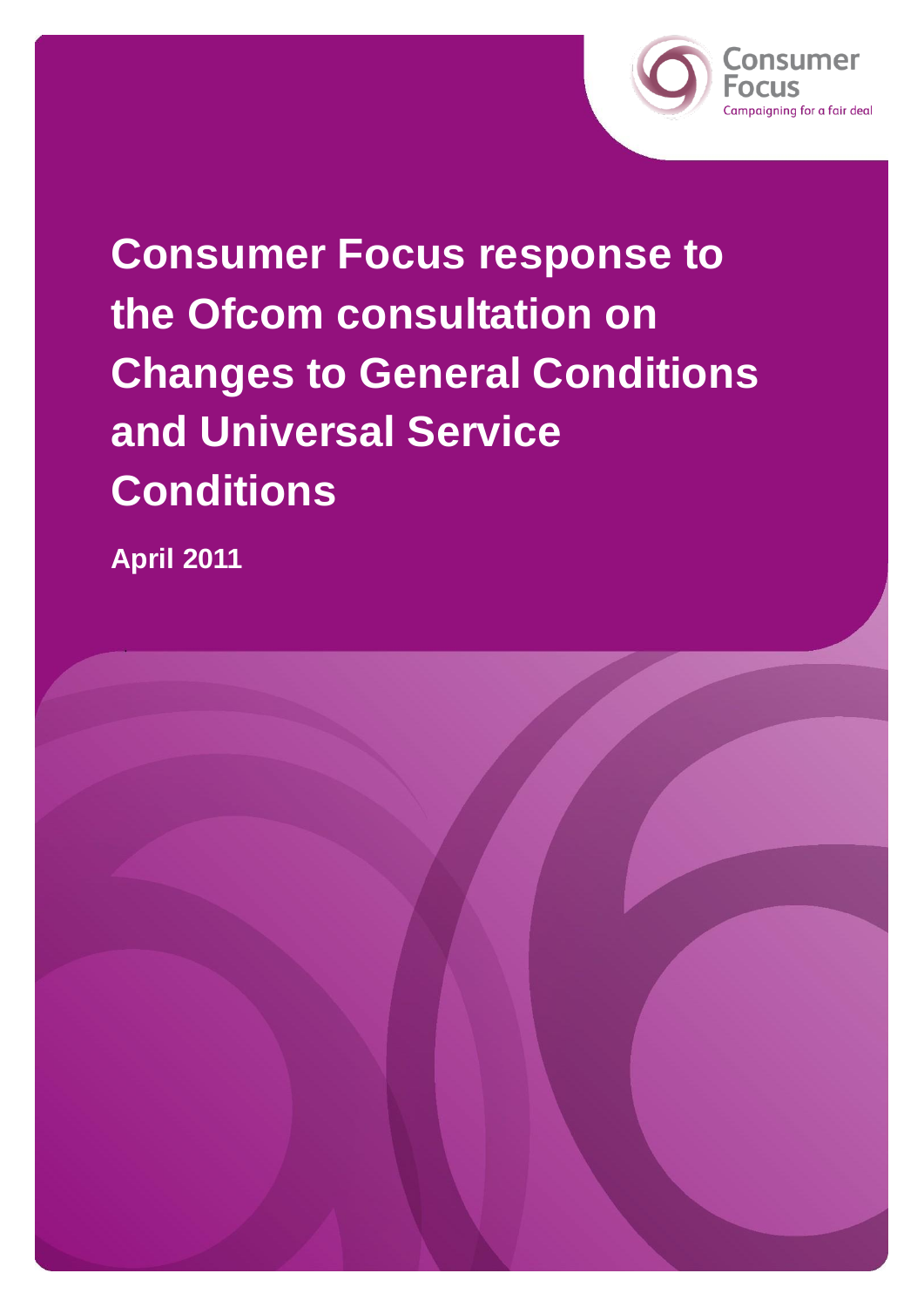### **About us**

Consumer Focus is the statutory consumer champion for England, Wales, Scotland and (for postal consumers) Northern Ireland. We operate across the whole of the economy, persuading businesses, public services and policy makers to put consumers at the heart of what they do.

Consumer Focus tackles the issues that matter to consumers, and aims to give people a stronger voice. We don't just draw attention to problems – we work with consumers and with a range of organisations to champion creative solutions that make a difference to consumers' lives.

| Acronyms used in this response |                                                   |                  |                                   |
|--------------------------------|---------------------------------------------------|------------------|-----------------------------------|
| <b>ADR</b>                     | <b>Alternative Dispute Resolution</b>             | <b>MTR</b>       | Mobile termination rates          |
| <b>BIS</b>                     | Department for Business,<br>Innovation and Skills | <b>NoT</b>       | Notice of transfer                |
| <b>GPL</b>                     | Gaining provider-led                              | <b>PAC</b>       | <b>Porting Authorisation Code</b> |
| <b>IAB</b>                     | Internet Advertising Bureau                       | <b>PAYG</b>      | Pay as you go                     |
| <b>ISP</b>                     | Internet Service Provider                         | P <sub>2</sub> P | Peer to peer                      |
| <b>LPL</b>                     | Losing provider-led                               | QoS              | Quality of service                |
| <b>MAC</b>                     | Migrations authorisation code                     | <b>SMP</b>       | Significant market power          |
| <b>MNO</b>                     | Mobile network operator                           | <b>USD</b>       | Universal Service Directive       |
| <b>MNP</b>                     | Mobile number porting                             | <b>VOIP</b>      | Voice over internet protocol      |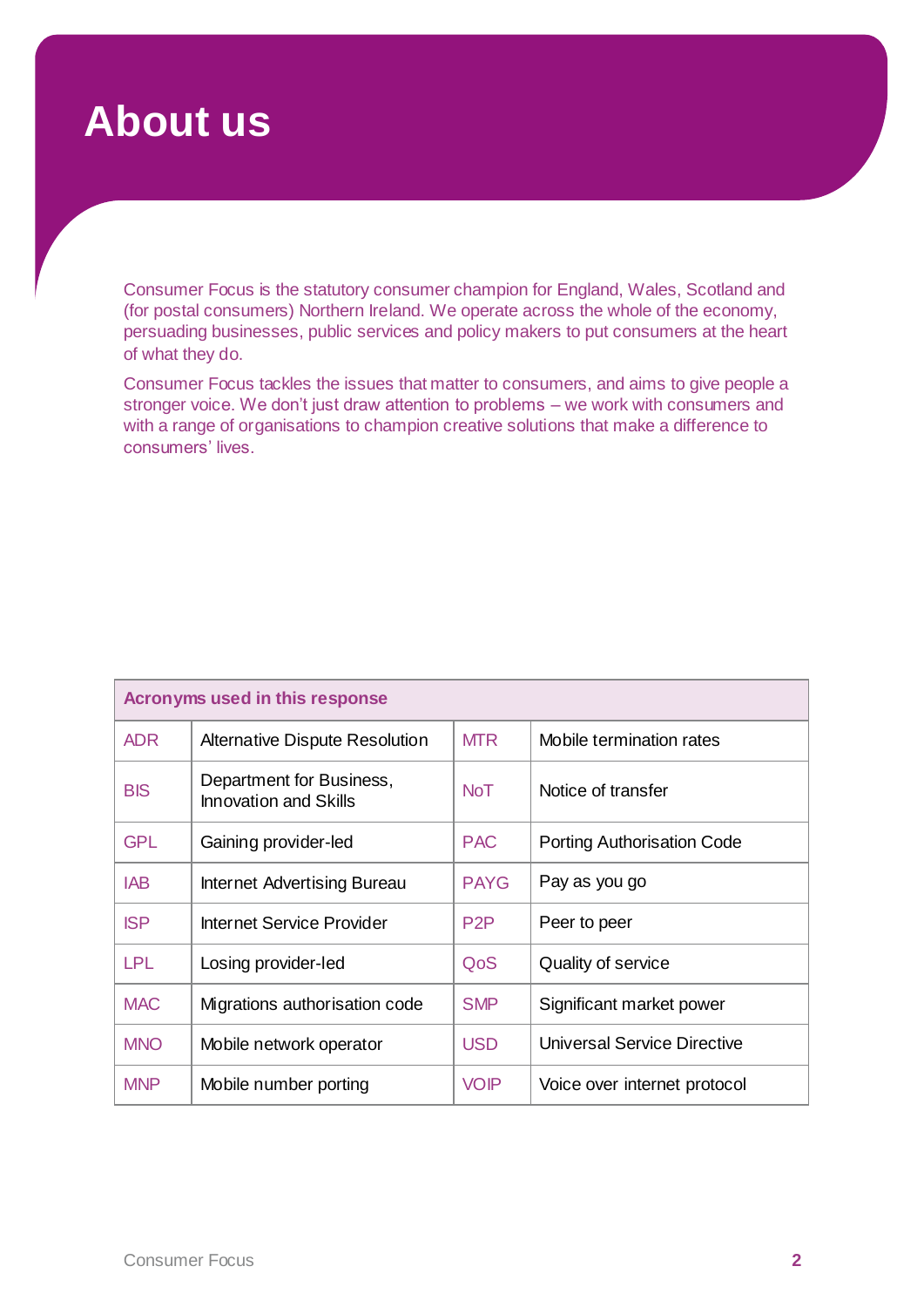## **Introduction**

We welcome the opportunity to comment on the Ofcom consultation on Changes to General Conditions and Universal Service Conditions that derive from the implementation of the revised EU Framework. Our position is reiterated from our response to the Business, Innovation and Skills Department consultation on implementing the revised EU Electronic Communications framework. 1

Overall we welcome the new regulations which we believe will strengthen consumer protection and encourage more open and fair electronic communication markets. However, in order to ensure that the new legal framework provides a better consumer protection regime, we recommend that Ofcom ensures that the new regulations will:

- improve transparency of information to consumers in the areas of tariffs, price comparison services, information on customer services, information on network coverage and not spots, and broadband speed and overall traffic management
- lead to a genuine choice of contracts for consumers
- strengthen consumers' access rights to non-geographic numbers
- deliver traffic management guidelines that enshrines the principle of net neutrality and non discrimination to safeguard consumers and citizens access and choice to internet services, to include access to public services and digital inclusion
- facilitate the process of making data on telecommunication providers' complaint record and customer service standards publicly available
- encourage Ofcom to work with consumer organisations and industry stakeholders to foster work on setting minimum quality of service indicators

 1 **<http://consumerfocus.org.uk/g/4or>**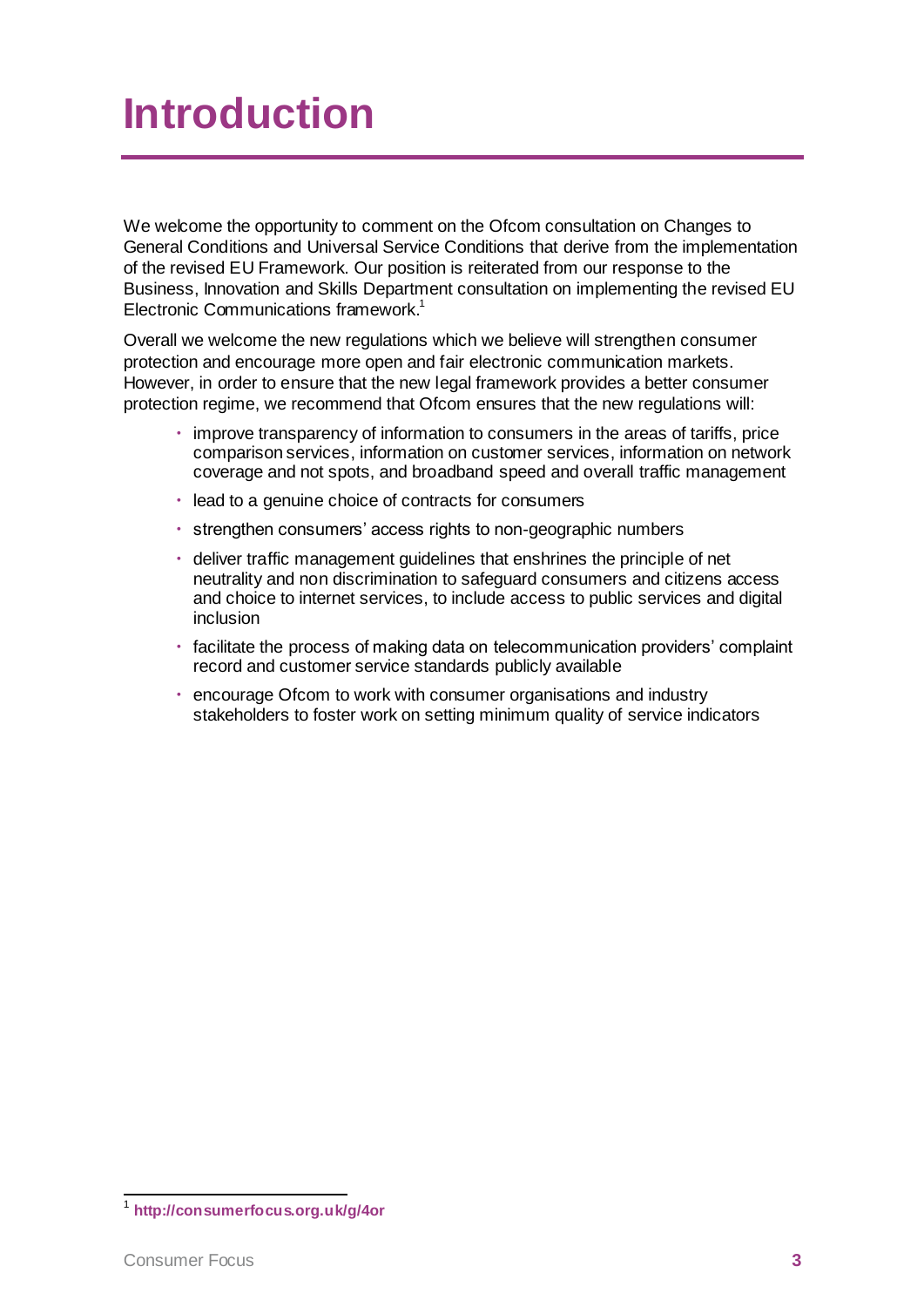## **Contracts including consumer information, contract length and contract termination**

**Q5. Do you agree with our proposed approach to contract related requirements relating to the provision of additional information, the length of contracts and the conditions for termination?** 

#### **Consumer information**

Complexity and consumer information has emerged as a key theme of Consumer Focus' work to date in the mobile sector. The market is highly competitive, leading to innovation and downward pressure on prices. However, too often consumers pay too much and get too little value because they do not have access to the information and tools to allow them to make informed choices when buying products and services. The aim of the revised Framework for Electronic Communication is to improve the existing information asymmetry on the market by providing consumers with better quality of information on telecommunication services such as information on prices, tariffs and terms and conditions.

Ofcom considers however that there may be limited impact arising from these new regulations as communication providers (CPs) generally provide much of required information in their contracts already. While we agree with Ofcom that the provisions about information are already in place in the UK, we would like to point to the fact that in many cases the consumer information provisions are not bringing any benefits to consumers. Our research in the mobile sector<sup>2</sup> found that consumers are struggling to deal with the perceived complexity of the mobile phone market. For example only one in five mobile users found it easy to navigate through the range of tariffs available, with close to 70 per cent feeling that there are too many mobile tariffs.

The Consumer Focus research also illustrates consumer confusion about the lack of clear information about call charges<sup>3</sup>:

- Less than half of respondents (45 per cent) were aware they are charged for 0800 calls from mobiles, while almost one in five (19 per cent) thought these calls were free
- Awareness of charges for 0845 and 0870 numbers was higher among respondents (57 per cent and 51 per cent respectively) but large numbers of consumers didn't know whether they were charged or not (33 per cent and 42 per cent respectively)

<sup>&</sup>lt;sup>2</sup> Online survey conducted by Harris Interactive in March 2009 amongst 2,013 adults aged 18+, who are responsible for paying the bill for a mobile phone used mainly for personal, rather th an business, purposes. A split of 66 per cent PAYG and 34 per cent contract customers was achieved to mirror the proportions present in the GB market.

 $^3$  Telephone omnibus survey commissioned by ICM research, on behalf of Consumer Focus, in March 2010. Sample size 1,000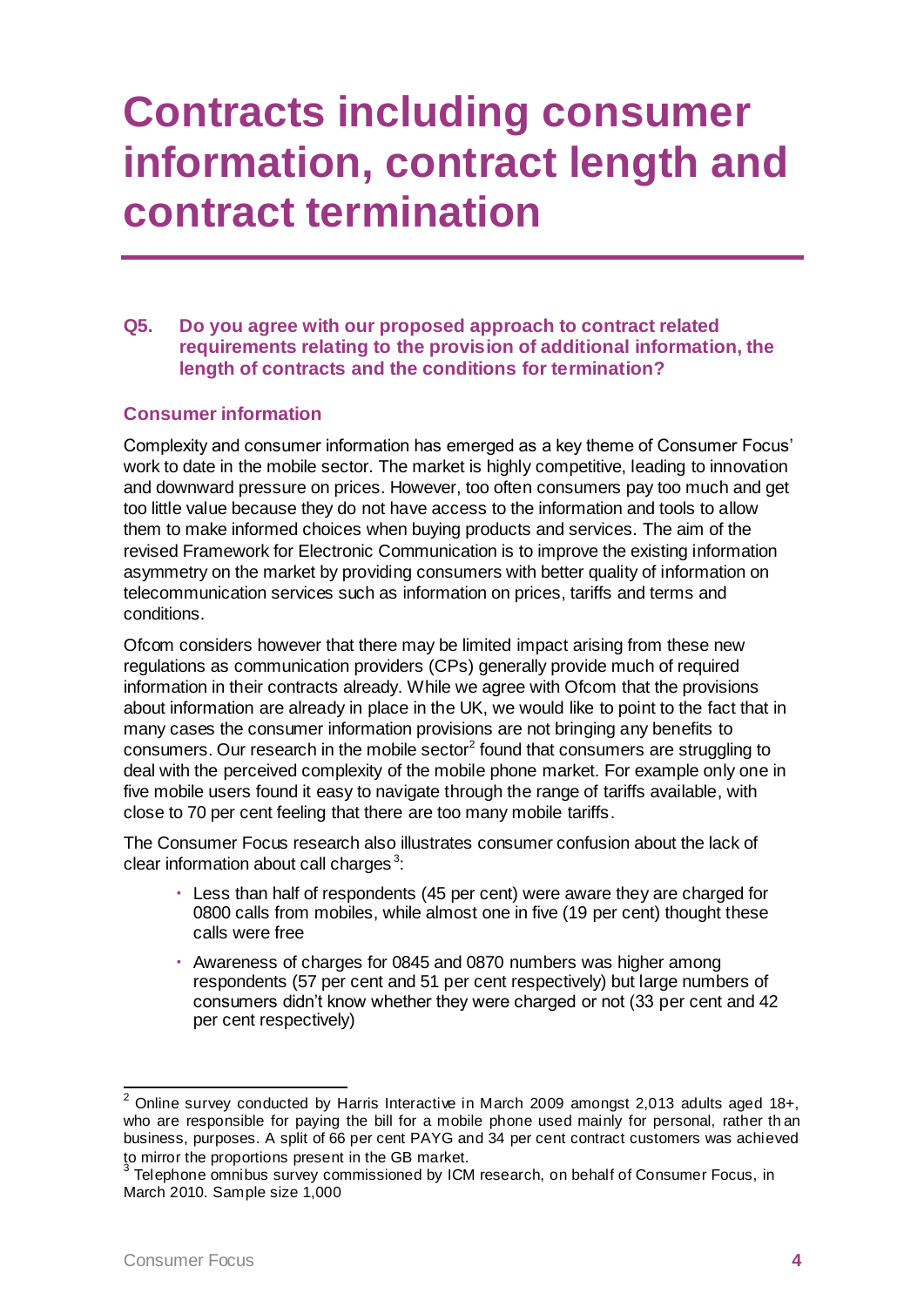- Awareness of charges for 0300 numbers was particularly low; less than a third (31 per cent) knew that they would be charged for these numbers and 60 per cent didn't know whether they would be charged or not
- When asked how much they would be charged for calling 0800 numbers, respondents who made an estimate were generally accurate (up to 25p), but the overwhelming majority (83 per cent) did not know how much the charges were

In addition, the rising popularity of bundles, while offering consumers a wide range of services often at a discounted price, also presents further complications to switching processes.

So while we welcome the Ofcom's recommended list of what information should be provided to consumers under CPs' contracts, we recommend Ofcom's takes account not just of the quantity but also of a quality of information. In particular we encourage Ofcom to work with CPs to improve the existing format of the information, to enable consumers to compare information provided.

We also recommend that Ofcom investigates the issue of consumer information in close conjunction with its work on the Consumer Switching Review. We would like to refer to Ofcom's own research which demonstrates that 'not knowing what process to use to switch $4$  was a factor in some consumers deciding not to switch providers $5$ . Consumers should have access to independent information on how to switch mobile provider as well as how to get the best mobile deal and information about provider's customer service standards and price. Consumer Focus research indicates that although information about cost is important in considering switching, other factors such as previous experience with a company, information about coverage and provider reputation are also important<sup>6</sup>.

Schemes such as Ofcom's price accreditation offer consumers assurance that the price calculator is accessible, accurate, up-to-date, transparent and comprehensive. However when we asked respondents to our survey if they are aware of Ofcom's scheme, 82 per cent were unaware of it. Ofcom accreditation has now been awarded to three broadband providers but only one mobile phone provider. The low awareness among consumers of the accreditation scheme and low take up from companies undermines the potential benefits of this kind of independent information. It also demonstrates the need for Ofcom to take a more active role in raising the profile of the accreditation scheme.

Consumers perceived complexity of the market, their lack of awareness of switching processes and the low take up of the Ofcom price accreditation service all illustrate the need not only for an increase in independently accredited price comparison sites, but also for information on customer service standards and coverage. To this end we urge Ofcom to take a more holistic approach to switching, linking it closely with related reviews of consumer information and the Ofcom review of consumer complaints.

Another issue to consider in connection to switching is the transfer of personal data stored on digital devices and equipment. We believe it is important for Ofcom to consider both questions around the procedural switching of services (ie who provides mobile, landline, broadband and TV services) and the porting of 'personal elements' of services, including mobile and landline numbers, email accounts and stored data such as photos.

 $^{4}$  Ofcom, Strategic review of consumer switching, pg 83.

<sup>5</sup> Ofcom, Strategic review of consumer switching, pg 46.

<sup>6</sup> Consumer Focus commissioned ICM to conduct a Telephone Omnibus Survey of 1,000 adults, nationally representative adults aged 18+. It was conducted between 24 and 31 March 2010. When we asked our survey respondents what factors influenced their decision the last time they looked for a phone deal 67 per cent cited cost as the primary motivation. 48 per cent cited previous experience with a company, 43 per cent cite Network coverage, and 41 per cent cite the provider's reputation.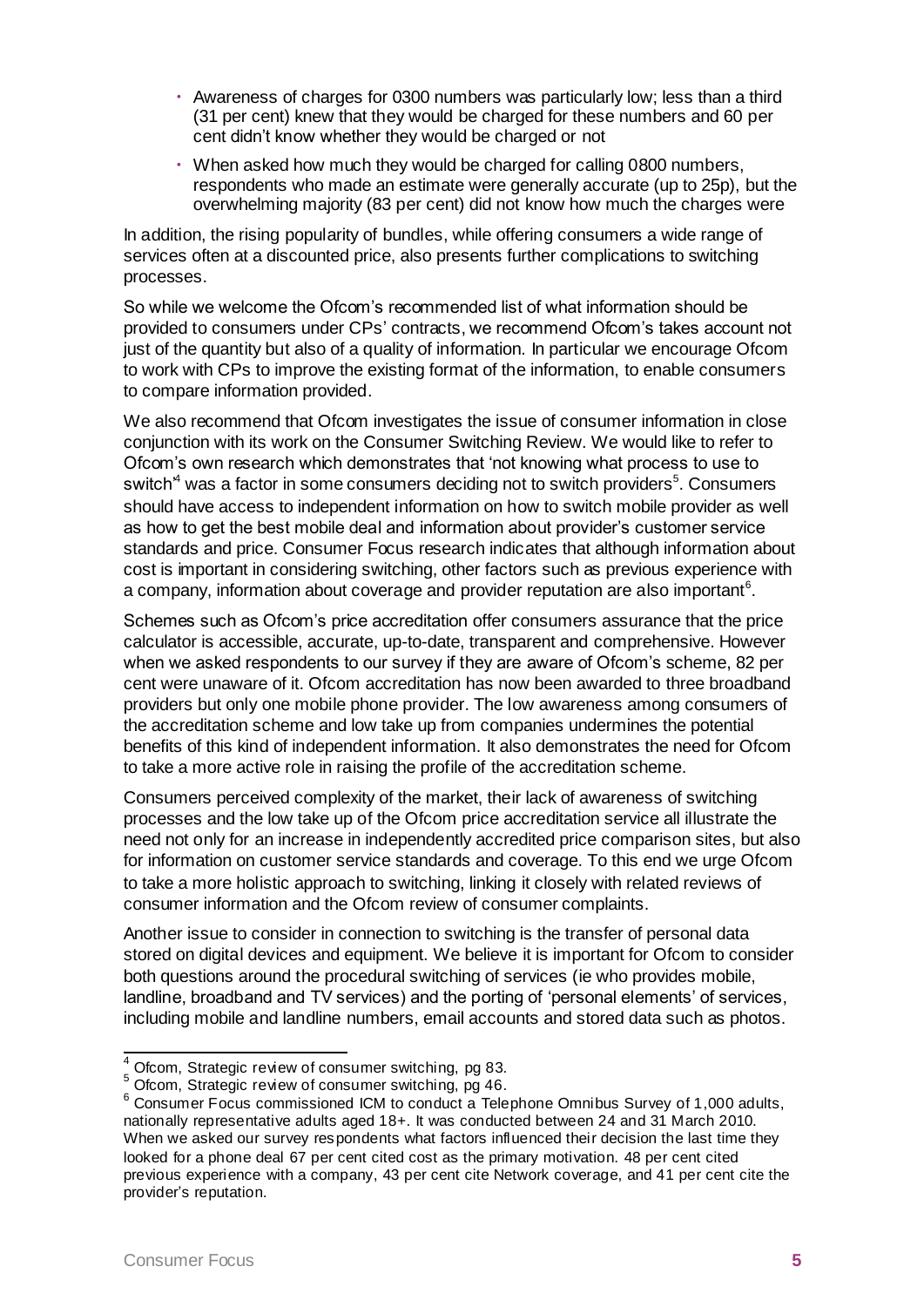Personal information on the personal elements of services may not be at the forefront of consumers' minds when they switch, but consumers need to be aware of how to delete, transfer and access the personal information connected to the service they are switching.

The revised Framework Directive also introduces the requirement of transparency of information on traffic management practices. In our view the new provisions to safeguard the transparency requirement on traffic management should serve as the starting point for improving the quality of consumer information so that it is meaningful and empowers switching. We provide in-depth comments on the issue later in the 'net neutrality and traffic management' section.

#### Our recommendations

As part of the implementation of the new regulations we see a greater role for Ofcom in driving improvements in transparency of information.

For example we were encouraged by Ofcom's proposals to improve transparency of information on traffic management set out in the discussion paper on net neutrality and traffic management (June 2010). However, we strongly recommend that the issue of transparency and quality of information on traffic management should be investigated in the context of general information provision to consumers, by exploring the most appropriate and effective models to help decrease information asymmetry in the telecommunication sector. Failure to do so will result in the increase rather than decrease in information asymmetry and will add to consumers' confusion.

In particular we recommend Ofcom addresses the issue of improving transparency of information to consumers in the following areas:

- Tariffs
- Price comparison services
- Information on customer services
- $\cdot$  Information on network coverage and not spots, and broadband speed

We also recommend that Ofcom publishes comparative data on telecom services as part of fulfilling the new Universal Service Directive obligations to enhance transparency of information. For example we have pressed with Ofcom the need to publish comparative data on mobile services.

### **Contract length**

Under the new rules the maximum initial duration of a contract signed by a consumer with an operator will be no longer than 24 months. Operators must also offer consumers the possibility of 12 months contracts.

According to the Ofcom Communications Market Report 2010, two-year contracts have become standard, having grown steadily more common over the past two and a half years. For example having accounted for just 2 per cent of contracts in Q1 2008, they now make up 63 per cent of all new mobile contracts. A corresponding fall has taken place in 18 month contracts over the same period, from 72 per cent to 12 per cent. Numbers of 12 month contracts and one month SIM-only contracts have remained relatively static throughout this period

This trend towards longer contracts is not necessarily beneficial to consumers.

 Longer contracts typically offer customers cheaper up-front charges and lower monthly tariffs, but can be significantly more expensive over the life of the contract. For example consumers pay between £90 and £190 more if they sign up to a 24 month contract rather than an 18 month contract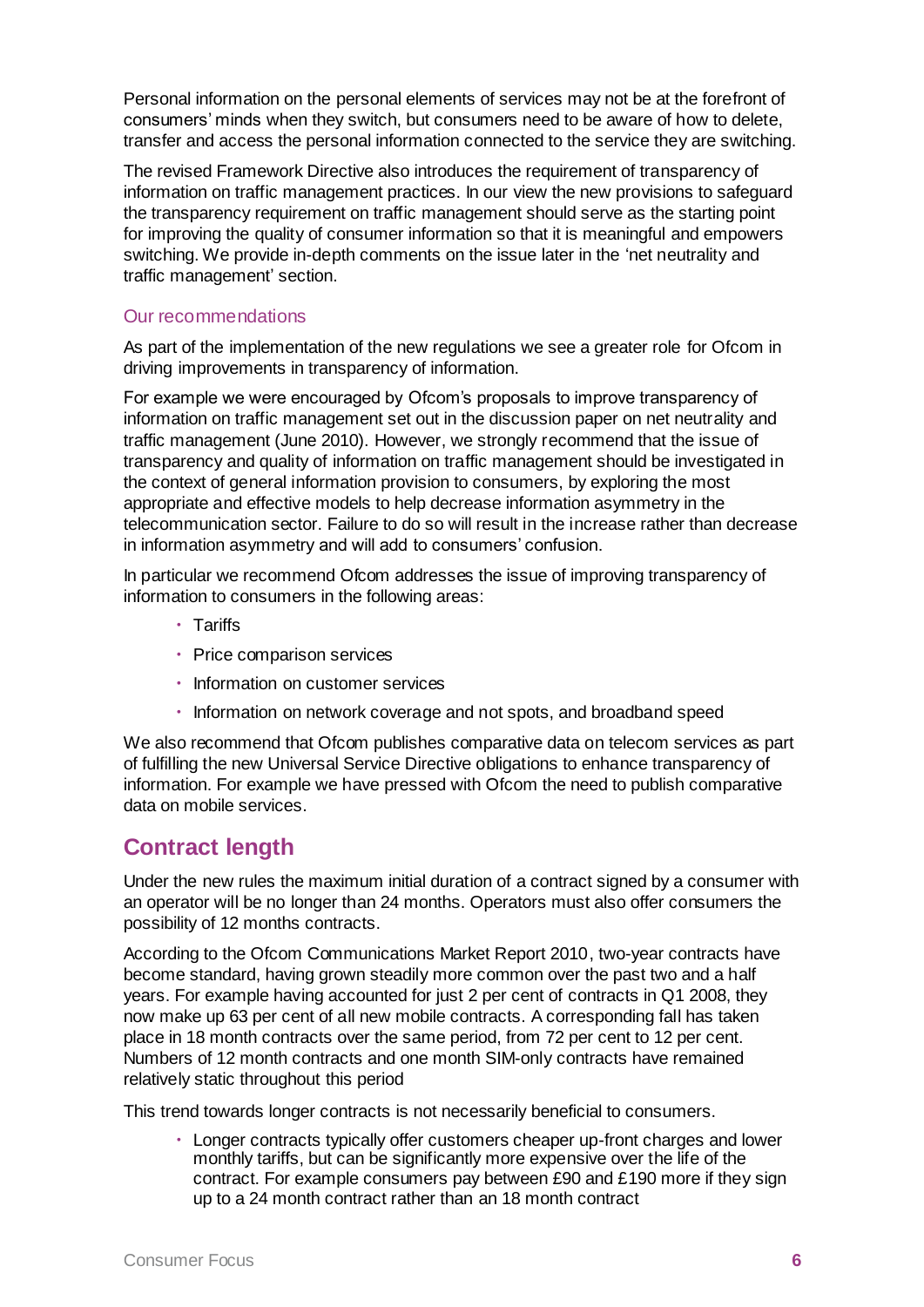- Longer contracts limit consumers' ability to switch, putting a brake on competition in the market
- In the mobile sector the dominance of two year contracts limits consumers' options for financing their mobile package in the way that suits them best. For example, consumers are very restricted in their choice of 12 month contracts involving higher up-front costs, though this is an option that may suit some people. Therefore we do not see Ofcom's rationale to exempt from the requirement to provide 12 month contracts mobile contracts that include highend handsets. We are concerned that such a move would keep the status quo of the restricted choice of financing mobile packages, and have an adverse impact on switching rather than alleviating the latter. In addition we are concerned about the potential adverse impact of this decision on contracts with bundled services (eg television, broadband and fixed line) that include equipment which currently is offered on the market under the length of 12 months

In summary while we welcome this new legislation to limit the length of contracts to 24 months, we believe consumers will not be served by two year contracts becoming 'the norm' and want to see providers offering a range of contract lengths to suit their needs.

#### Recommendations

We recommend that Ofcom ensures that the new regulations will lead to a genuine choice of contracts for consumers. Companies should offer consumers a genuine range of contracts. The choice of 12 month contracts, and to a lesser extent 18 month contracts, is currently severely limited. This has a range of detrimental effects on consumers, as noted above. Therefore we discourage Ofcom to grant any exemptions from the provision of 12 month contracts offering.

In addition Ofcom should increase information to consumers to make them aware that by taking out longer contracts, they can often end up paying significantly more than for shorter contracts. For example while the benefits of longer contracts are clear at the point of sale, in terms of lower up-front charges and lower monthly tariffs, the higher cost over the life of the contract is not made clear to consumers.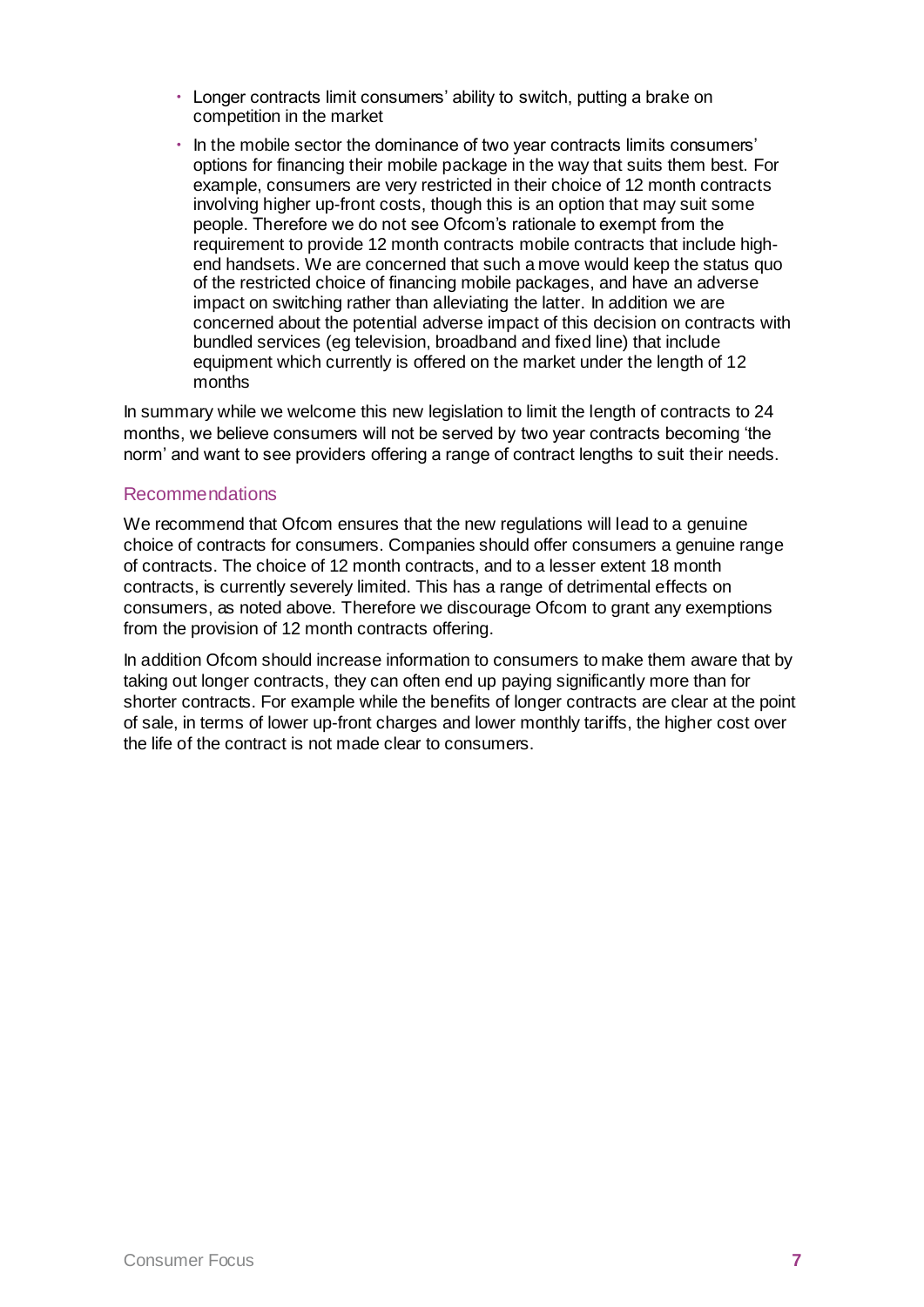# **Mobile number porting (MNP)**

#### **Q9. Do you agree with our proposals on the one working day requirement in relation to bulk mobile ports and in relation to fixed porting? If not, please explain why?**

We have been focusing our work on the area of mobile number porting (MNP) rather than fixed line porting hence in our response we will address the issue of MNP.

#### **Mobile number porting (MNP)**

We welcome the new provisions on number portability that grant consumers the right to change fixed or mobile operator, while keeping their old number, in the shortest possible period that is no less than one working day.

We expect the new provisions on number portability will be enforced smoothly by Ofcom. We would like to point to the fact that the decision about MNP has been looked at by Ofcom in numerous consultations over the last five years. In the April 2010 Statement, Ofcom justified its decision not to take forward any further assessment of gaining provider-led (GPL) MNP processes on the basis that it is 'undertaking a separate project on consumer switching, which [will] be looking at the current approach towards switching processes and, among other things the strengths and weaknesses of different switching processes in different sectors, including mobile.'<sup>7</sup>

Ofcom went on to state: 'we decided to suspend consideration of moving to a GPL MNP process pending the outcome of [our] consumer switching work, which we plan to consult on in summer this year. We have therefore not taken forward analysis of the two [GPL] options set out in the August consultation (Options A and C) while the consumer switching work is in progress. $^8$ 

Clearly, Ofcom made its interim decision in the April 2010 statement on the basis that MNP GPL options would be fully considered as part of the consumer switching review.

It is internally inconsistent and illogical for Ofcom to now exclude mobile from this review, in order to wait for the interim decision take effect.

Waiting to see how these changes 'bed-down' is not a valid reason for delaying industry debate regarding a move to a GPL porting process. From previous experience we know that it will take considerable time for any changes to actually take effect, due to the further rounds of consultations and regulatory statements.

Ofcom's 'interim' decision in the April 2010 Statement is extremely unsatisfactory and does not address either the systematic flaws in the losing provider-led (LPL) porting process or the consumer and competition detriments it causes, which Ofcom itself has identified, including:

 **Donor operators have little incentive to make the porting process work:** The LPL system is heavily reliant on regulation to force losing operators to do the right thing by consumers. As Ofcom has now recognised, a LPL system requires operators to work against their commercial best interests

 7 Paragraph 1.9, Ofcom's Statement and Consultation: Changes to the Mobile Number Porting Process, published 1 April 2010, available at: **<http://bit.ly/ez7fcC>**.

<sup>8</sup> Paragraph 1.10, *ibid.*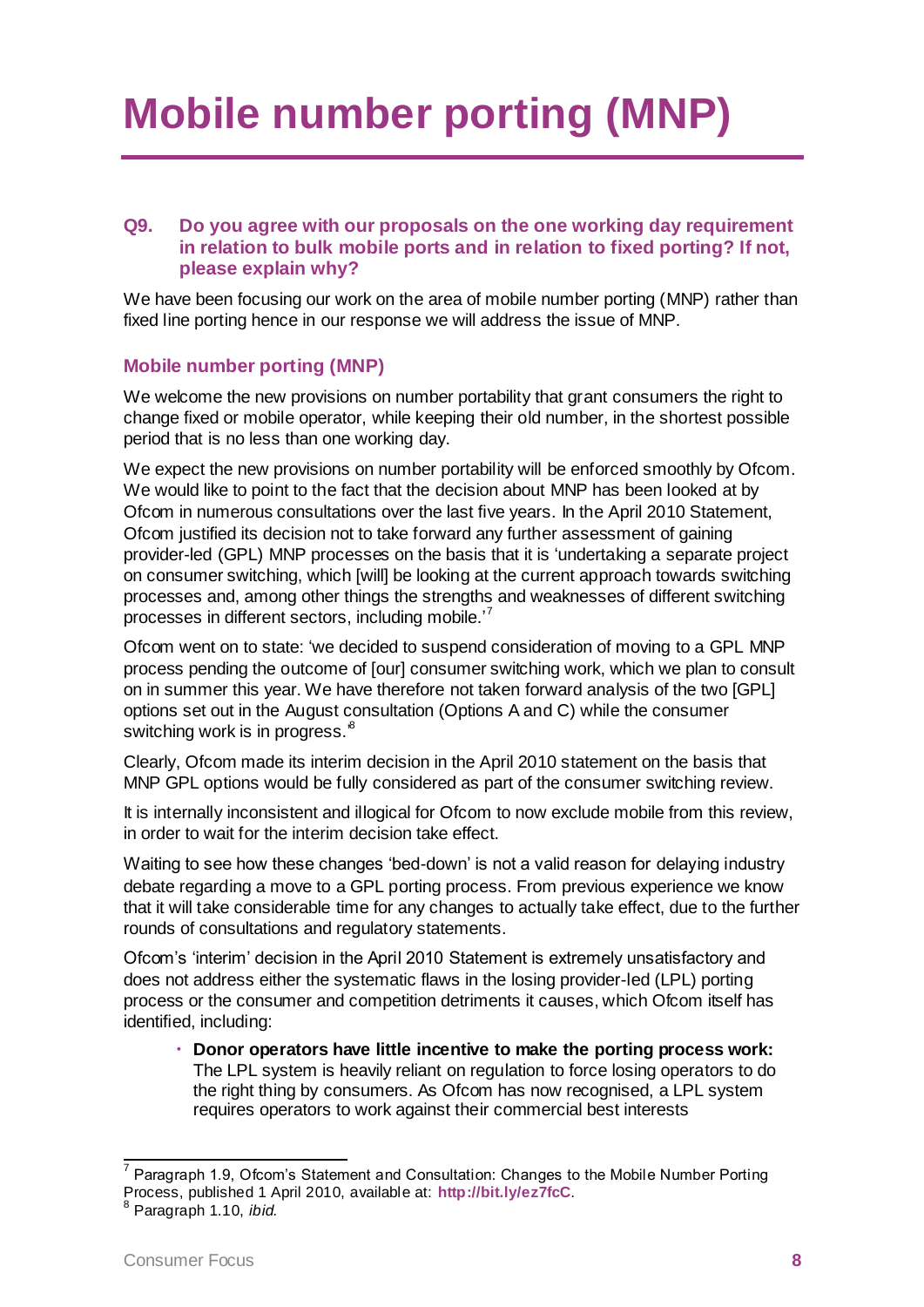- **Policing burden:** Ofcom's interim decision does nothing to reduce the strong Ofcom policing effort required to make it work. In fact, arguably the interim decision increases Ofcom's enforcement burden by increasing obligations on operators. An approach which regulates itself is much more consistent with Ofcom's legal duties
- **Delays:** Ofcom's interim decision maintains the existing two-step process for consumers to affect their port. Any system which requires consumers to actively obtain a PAC rather than empowering their new operator to activate the switch on their behalf will always be prone to delays
- **The 'hassle factor':** In the consultation, Ofcom has carried out extensive research looking at the way in which hassle factors create a barrier to switching. The interim decision does little to address these factors, because the consumer still has to manage the LPL process and ask their current network for permission for what is effectively theirs by right. Ofcom's previous research shows that the majority of customers understandably want to avoid this $9$
- **Sub-optimal competitive effects:** The interim decision does not propose any way of ending the retention activity that consumers are exposed to under the LPL system. Even with Ofcom's changes, operators can still target their best deals at the small number of customers who are considering switching, or are savvy enough to play the system, rather than offer better all round deals to the whole market. Competition will continue to operate at a sub-optimal level rather than benefit all consumers
- **Unwanted save activity:** The opportunity for losing providers to engage in unwanted save activity still exists following the interim decision. Simply shortening the timeframes for providing a PAC does not, in itself, realign losing operators' incentives or actively limit potential misinformation or unwanted retention activity

We are concerned that the decision about mobile porting has been pushed back further. We believe that consumers are not well served by the current MNP system. In an omnibus survey of 1,000 participants conducted in March 2010 we discovered that 57 per cent of respondents to our survey had never switched mobile provider  $^{10}$ .

This is worrying given billmonitor research which suggests that eight of 10 people are on the wrong contract paying £200 more than they should  $^{11}$ .

With approximately 80 million mobile phone subscribers in the UK $^{12}$  this suggests that a significant number of UK citizens are over paying for their mobile service. Given the potential consumer over spend and the low levels of switching in the market, we feel that any measures which would make mobile switching easier deserve close consideration.

In both our response to the August 2009 consultation on mobile number portability and the more recent consultation in May  $2010^{13}$  we took the view that porting should be recipient-led and take place within two hours, as this would deliver the greatest benefit to consumers.

 9 TNS GB Omnibus Survey, December 2008 commissioned by Ofcom.

 $10$  Telephone omnibus survey commissioned by ICM research, on behalf of Consumer Focus, in March 2010. Sample size 1,000.

<sup>11</sup> **<http://bit.ly/eYZXCp>**.

 $12$  Ofcom, Communications Market report, pg 321.

<sup>&</sup>lt;sup>13</sup> Consumer Focus response to Ofcom consultation: mobile number portability, October 2009 and Consumer Focus response to Ofcom's consultation on Changes to the Mobile Number Porting Process May 2010.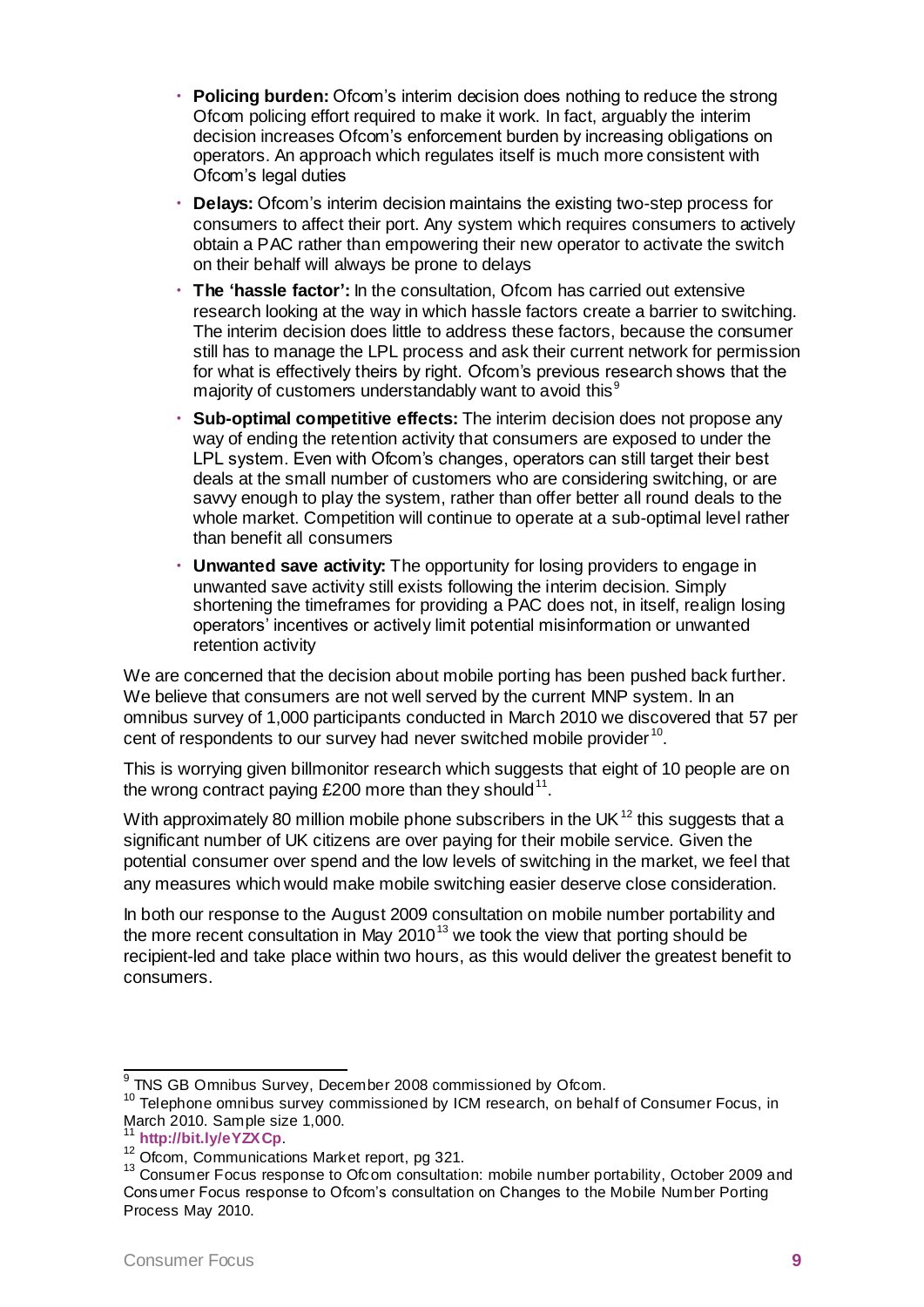We referenced research carried out for Consumer Focus by Harris Interactive in March 2009 in order to gain the views and experiences of consumers around mobile number portability. In this research 79 per cent of consumers stated that they would like the switching process to be handled by their mobile network operator (MNO) on their behalf, rather than arranging the process with their new and old network providers themselves. This is because recipient-led MNP is simpler for consumers, as it involves fewer consumer-prompted interactions with MNOs and avoids the retention activity which can be unpleasant for consumers.

We recognise that Ofcom has already taken some positive steps by requiring providers to supply PACs by phone or SMS within two hours and by asserting that porting will be reduced down to one business day. However, our view remains that consumers would benefit from recipient-led porting and that Ofcom should take steps to introduce this system, aligning the UK with the large majority of EU member states. We also question whether Ofcom's changes to the MNP process meet the criteria set out in the EU's Telecoms Package. The Revised Universal Service Directive (USD) is quite clear that EU Member States must offer porting within the shortest possible time, and in any event, within one working day. The interim decision neither achieves one day porting nor does it allow for porting within the shortest possible time. Also Three previously highlighted this as being incompatible with the approach taken to date by Ofcom, which has chosen to pursue one-day donor-led porting<sup>14</sup>. In fact, of the four options which Ofcom previously identified as 'possible' and likely to produce a positive economic case over time, it chose to adopt the slowest option. It would be helpful to avoid further tension and confusion in the translation to UK law and in the future.

#### Our recommendations

We advocate the new regulations on number portability will lead to an introduction of the recipient-led system that would benefit consumers most and would comply with the revised universal directive provisions on porting the number 'within the shortest possible time'.

 $\overline{\phantom{a}}$ 

 $14$  Ofcom's most recent MNP consultation included four options, for donor and recipient led porting, in two hours and one day in each case. Ofcom's preferred option, for one day donor led porting, was the least desirable option from Consumer Focus's point of view.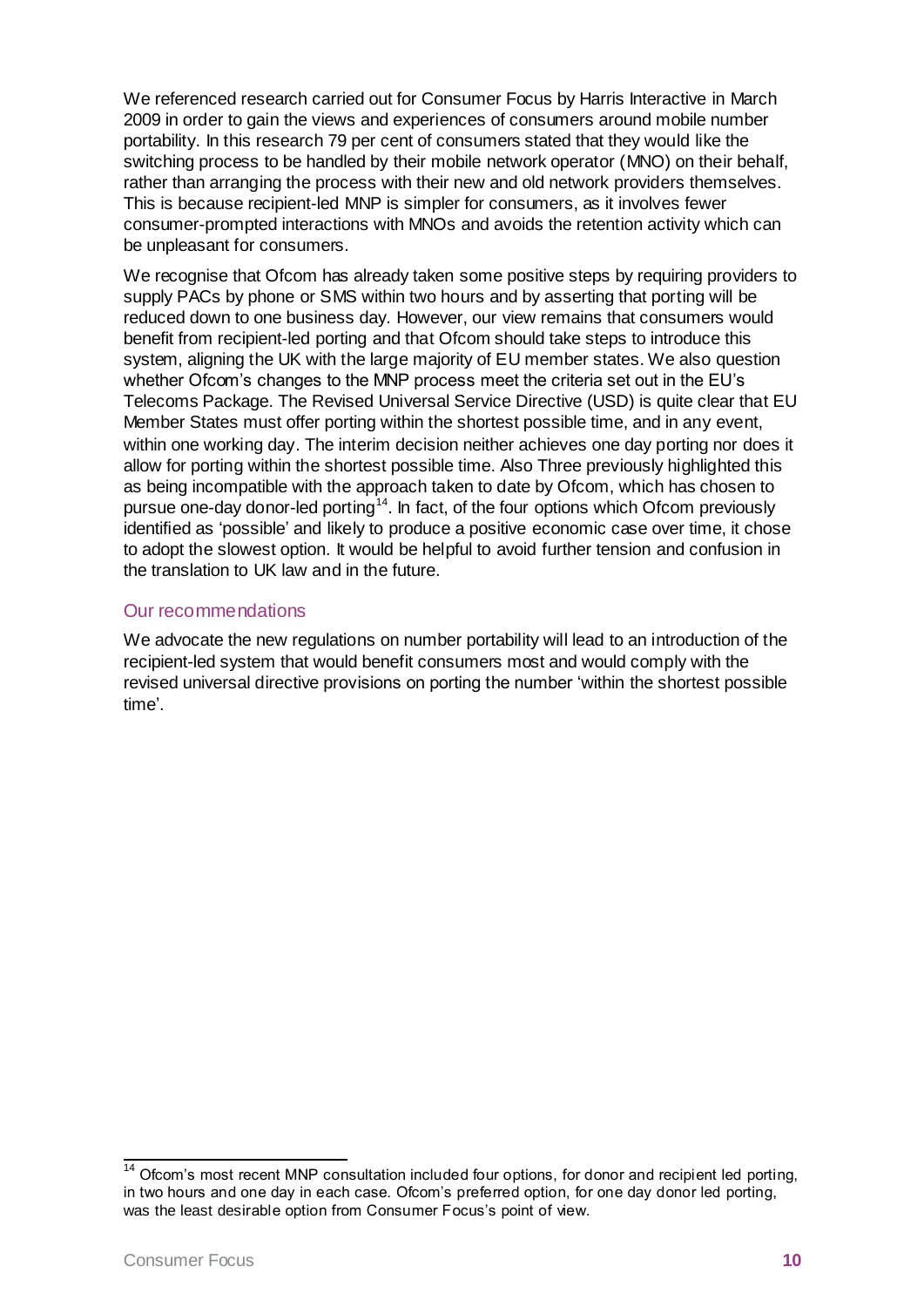## **Non-geographic numbers**

**Q11. Do you agree with our proposed approach on requirements relating to ensuring access to all numbers within the Community, the changing of ETNS numbers and calling the hotline for missing children on 116000?** 

We will respond to the question in relation to non-geographical numbers only.

#### **Non-geographic numbers**

We welcome the new provisions in relation to non-geographic numbers that strengthen end users' access rights to non-geographic numbers. In our recent response to Ofcom's consultation on Simplifying non-geographic numbers we pointed out that the current market in non-geographic calls is failing consumers, and in particular vulnerable consumers and we listed examples of consumer detriment as follows: <sup>15</sup>

- The high costs of calling non-geographic numbers from mobile phones, compared to fixed lines, is leading consumers to over-spend on these calls. Not only are consumers paying more, but the variation in charges between communication providers is eroding the recognition of number ranges designated by cost, such as 0800 being 'freephone'
- There is a correlation between vulnerable and low-income consumers and those able to access non-geographic numbers only using the most expensive means. This is based on the grater occurrence among low income consumers of both mobile-only households and pre-pay mobile users; not only do mobile customers also to be charged either as much or more than contract customers for these calls
- 'Downstream' impacts can have an impact on consumers unable to access essential services delivered via non-geographic numbers. Consumer Focus's response to Ofcom's call for inputs gave the example of financial problems, stress and anxiety that could arise as a result of cost barriers to resolving problems with services administered by HM Revenue and Customs using a nongeographic number
- High levels of consumer confusion persist around the cost of non-geographic calls. Ofcom's findings in relation to consumers' lack of knowledge over the cost of call from mobiles to non-geographic numbers mirror omnibus survey data compiled for Consumer Focus by ICM in April 2010:
	- Less than half of repondends were aware they would be charged for 0800 calls from mobiles
	- Only 57 per cent were aware that they were charged for 0845 calls from mobiles
	- Less than a third of consumers knew that they would be charged for calls to 03 numbers

<sup>15</sup> **<http://consumerfocus.org.uk/g/4os>**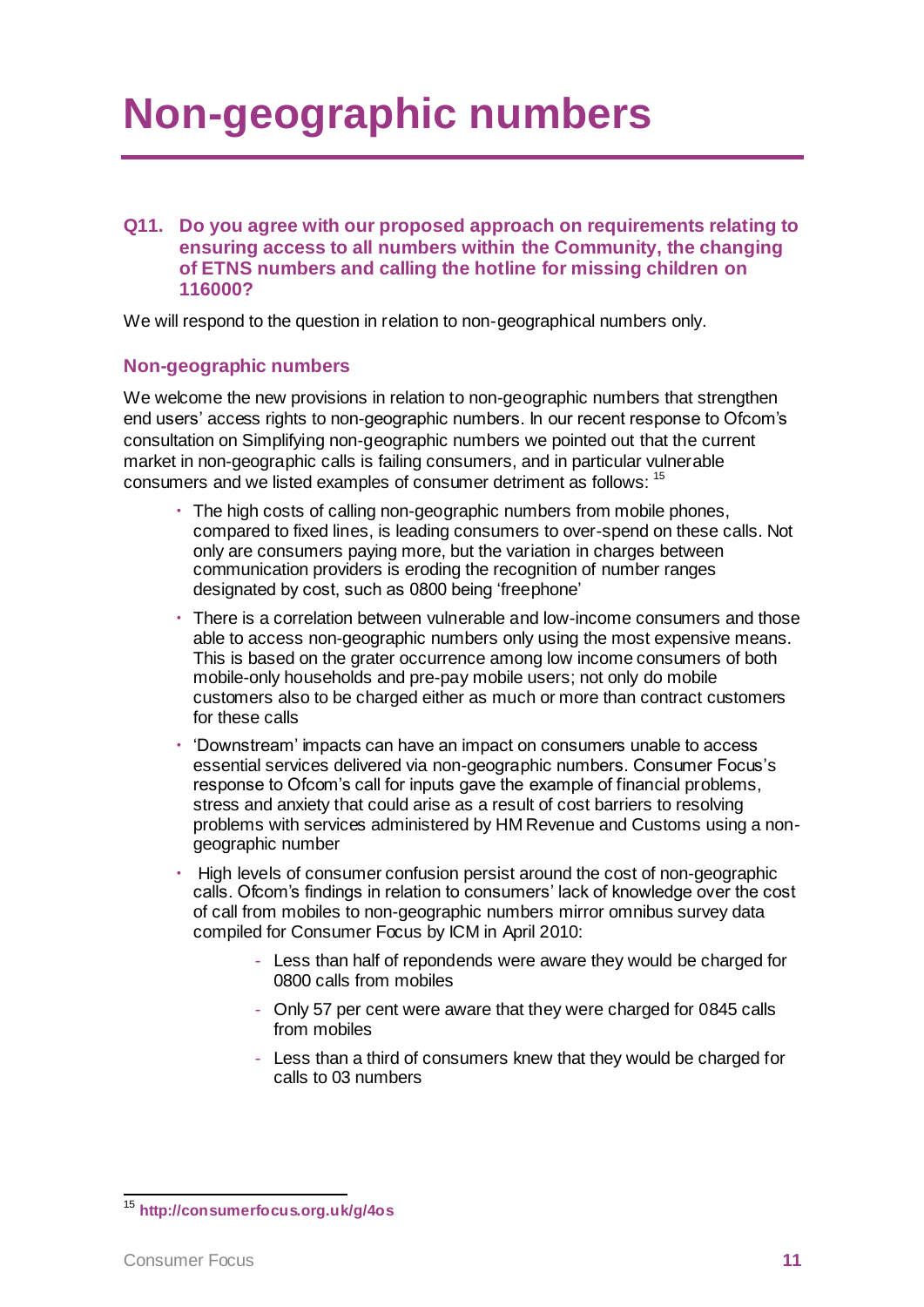The communication of information to consumers about the cost of nongeographic calls has generally been poor. Consumer Focus highlighted the failure to effectively promote information about the 03 number range to consumers. We have published indicative research on mobile network operators' failings in relation to consumer information on the cost of calling participation TV services<sup>16</sup>

We therefore strongly support Ofcom implementing this new regulation in conjunction with its work stream on simplifying regulations on non-geographic services as stated in its Annual Plan 2011/12. $17$ 

 $\overline{\phantom{a}}$ 

 $16$  Consumer Focus report, Strictly Unclear: research into information on the cost of TV voting September 2010).

<sup>17</sup> **<http://bit.ly/eGHWRr>**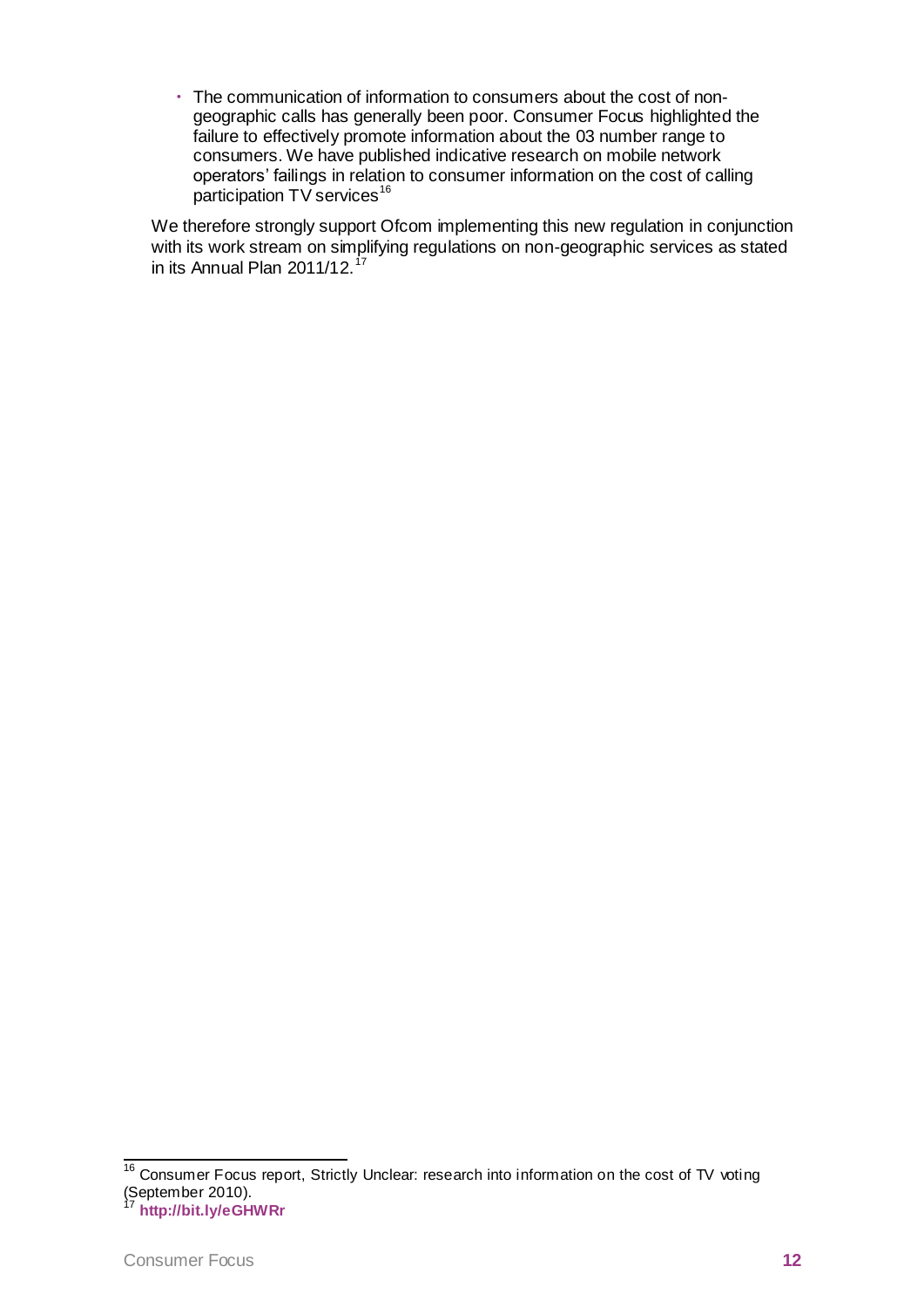### **Others**

#### **Net neutrality and traffic management**

We were disappointed to find out that the issue of traffic management has not been given enough weight in the consultation document and was only mentioned in footnote 35. Since this issue remains a high priority on our workplan agenda, as it is closely connected with net neutrality and safeguarding access to public internet, we would like to reiterate our position from previous consultation responses.<sup>18</sup>

Broadly we support Ofcom's plans to carry out work in the area of transparency of information on traffic management to ensure that the latter will be delivered to consumers in a meaningful and accessible format. However we believe that transparency alone is insufficient to prevent discriminatory practices and protect consumers against adverse impact of discriminatory behaviour. We welcome the recent Code of Practice on transparency of traffic management developed by the Broadband Stakeholder Group, as well as Ofcom's research, mentioned in footnote 35, on the form information should be provided. However, we would like to point out that informing consumers about practices will work only as long as consumers have the knowledge and understanding of traffic management practices. Ofcom's research on broadband speeds found that only a minority of consumers were at ease with making practical use of the information, by comparing connection speeds or reliability of connection.<sup>19</sup> Consumers may also find it difficult to assess what part of a service's chain is at fault. For example, Synnovate research indicates that consumers who experienced problems with internet connection attributed them to different causes, such as ISPs, internet connection speed, computer hardware, computer memory, websites, download limits of their internet plan and others.<sup>20</sup>

We recommend that Ofcom takes account of other factors that are likely to ease anticompetitive behaviour such as (1) switching barriers, (2) mobile termination rates (MTR), (3) complaint and redress mechanisms, (4) market surveillance, and (5) infrastructure investments. Typical switching barriers faced by consumers include contract cancellation fees, costs of setting up the new network in case of bundled services (eg software, equipment, installation costs) and time costs associated with informing third parties about new contact details (telephone number/and or email address). We are aware Ofcom is carrying out work in this area and we await its outcome in the hope that it will lead to a reduction in unnecessary obstacles to consumers.

In addition we also would like to point to the negative effect of high MTRs that act as a deterrent to competition as they may limit the number of mobile broadband providers available and hence impact on consumers' choice. We support Ofcom's efforts to reduce MTRs over a period of five years. We believe that continuing reduction in MTRs is likely to reduce retail prices, drive competition and deliver investment in new services such as mobile broadband.

 $\overline{\phantom{a}}$ 

<sup>18</sup> **<http://consumerfocus.org.uk/g/4os>**

<sup>&</sup>lt;sup>19</sup> Ofcom's discussion paper, p.37.

<sup>&</sup>lt;sup>20</sup> Consumer Expectations of the Internet, Synovate 2009.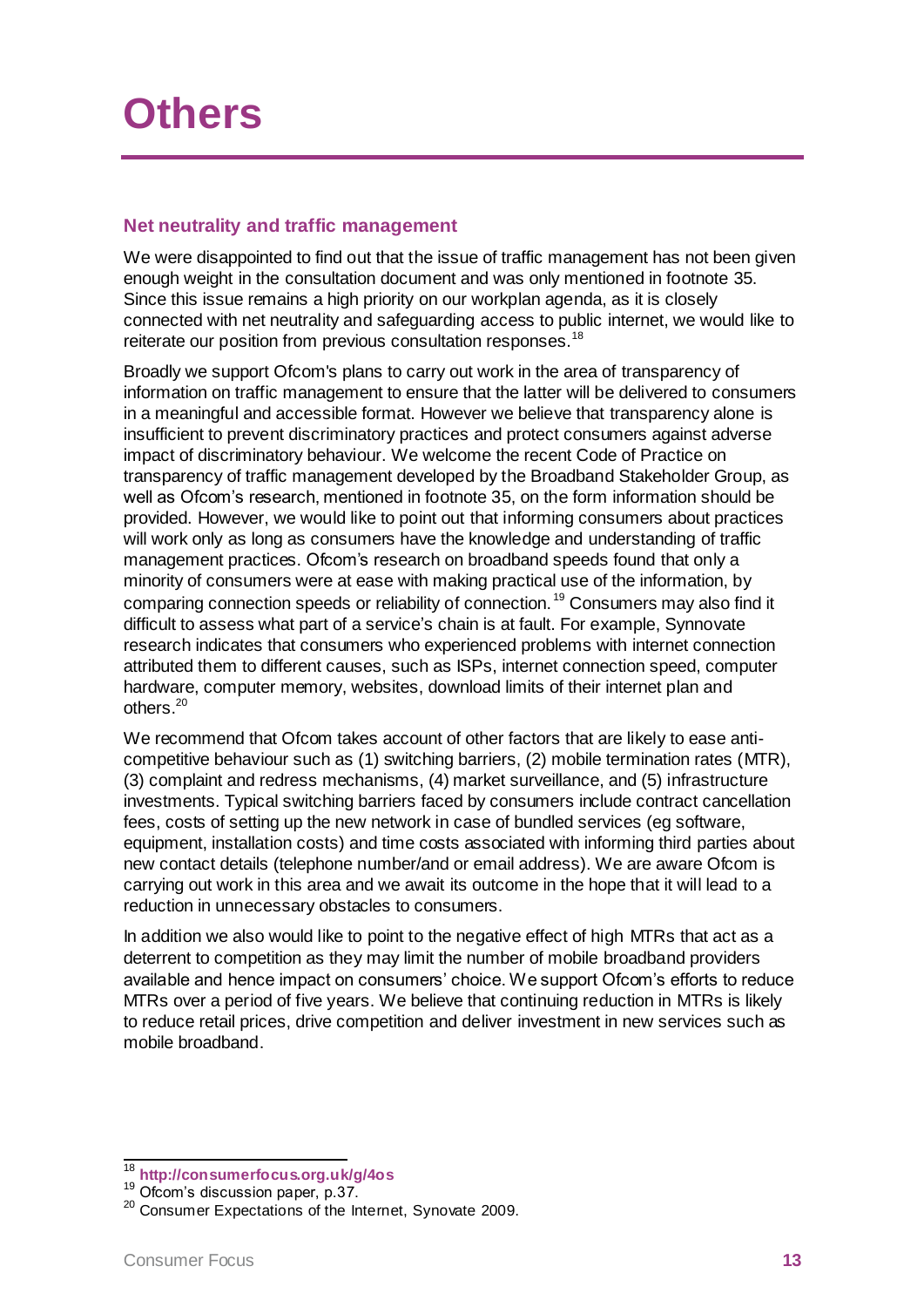In parallel there is a need for easily accessible, low cost and timely complaints handling and redress mechanisms to facilitate consumers' complaints and to rule on redress in cases of detriment. This is particularly relevant to consumers in areas dominated by one service provider, or those who cannot afford to switch to a provider that offers better service quality at a premium price. According to Synovate research on consumer expectations of the internet, only 10 per cent of consumers in the UK were willing to change to a more expensive provider in case of traffic blocking or service limitation.<sup>21</sup> Effective complaint and redress mechanisms would work as a deterrent and provide incentives for companies to abide by the law.

We also recommend that Ofcom improves market surveillance and monitoring mechanisms in order to verify information on traffic management provided to consumers, and intervene if necessary. Network operators and ISPs should be obliged by Ofcom to justify intervention in the network.

Finally, and above all, we recommend that Ofcom considers examples of national regulatory authorities from other countries. Ofcom should engage with the development of net neutrality and traffic management co-regulations or self-regulations to prevent anticompetitive behaviour and safeguards consumers and citizens' access and choice to internet services.

#### Our recommendations

We recommend that in implementing the new legislation Ofcom considers examples of national regulatory authorities from other countries and adopts net neutrality and traffic management guidelines that will enshrine the principle of net neutrality and nondiscrimination.

- $\cdot$  In addition, we support Ofcom in carrying out in-depth research on consumers' experience and understanding of traffic management, and testing potential information models with the aim to adopt a best practice approach to information provision on traffic management
- We also recommend that Ofcom examines the issue of net neutrality in conjunction in addressing switching barriers, and improving both surveillance mechanisms and compliant and redress system

And finally, we recommend Ofcom uses the new regulatory provisions on setting up a minimum quality of service if developments in the market threaten to maintain 'best effort' public internet and compromise important citizens' goals eg access to public services.

#### **Complaints and redress**

The new regulations aim to ensure that consumers should be provided not just with information on prices, tariffs and terms and conditions, but also the quality parameters of the service, and the types of customer and after-sales service available. This in our interpretation should include making publicly available data on providers' complaint record and customer services standards. However we regret that Ofcom left this pressing consumer issue out of this consultation.

Ofcom carried out a review of complaints procedures that shows poor consumer experience of pursuing complaints:

 30 per cent of complaints (around three million per year) are still unresolved after 12 weeks

l <sup>21</sup> Consumer Expectations of the Internet, Synovate 2009.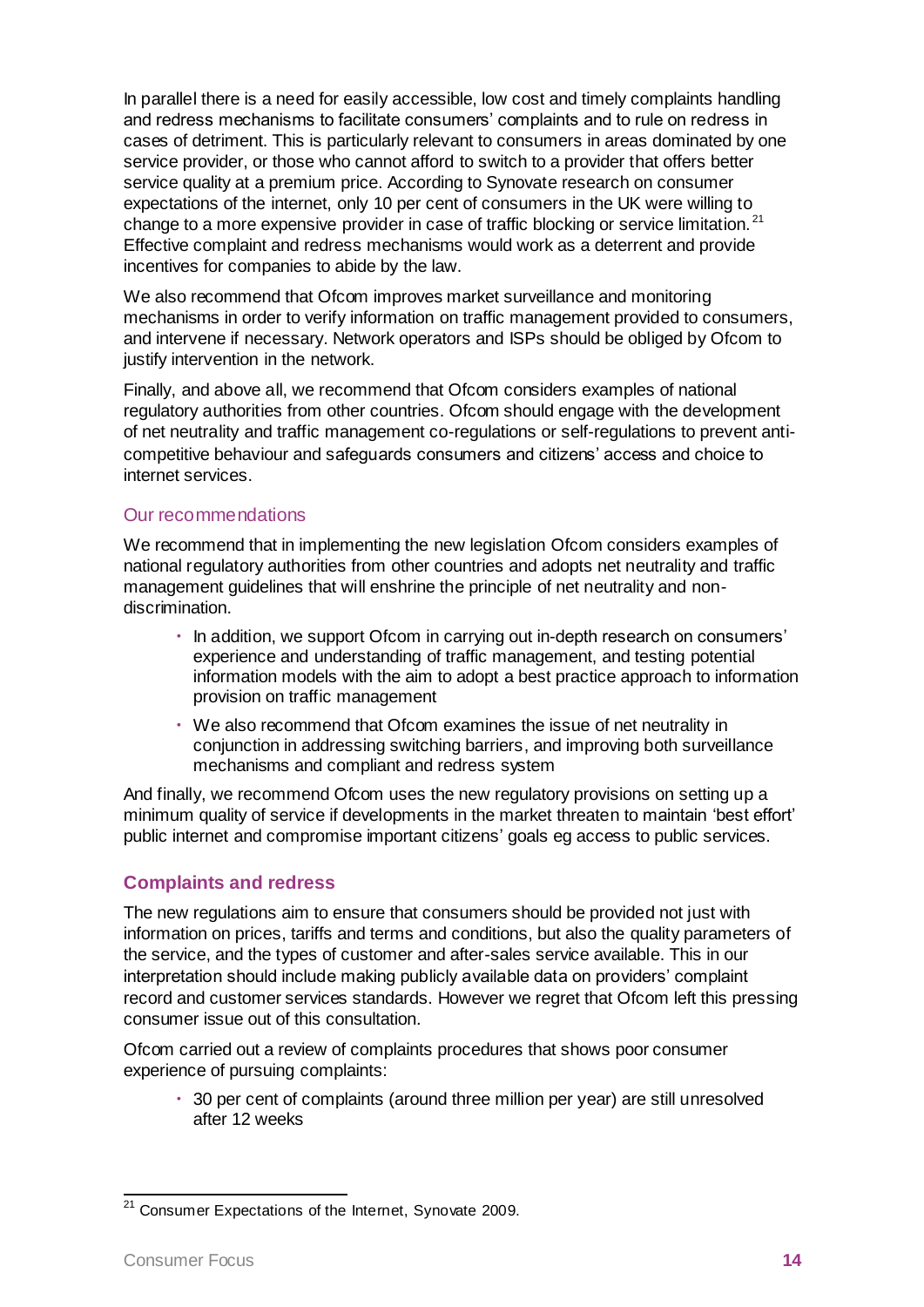- the majority of consumers who cannot resolve their complaint promptly have considerable difficulty getting their provider to recognise they are trying to make a complaint and in finding out information about the complaints process
- those consumers who are unable to resolve their complaint within 12 weeks are much more likely to suffer financially or through stress
- only 8 per cent of consumers are aware that they can take unresolved complaints to Alternative Dispute Resolution (ADR), which is considerably lower than in a number of other sectors with similar schemes

#### Ofcom put forward the following proposals $^{22}$ :

- 1. Establishing minimum standards for complaints handling procedures which will apply to all communications providers ('the Ofcom Code'). The Ofcom Code establishes a regulatory requirement for providers to resolve complaints in a 'fair and timely manner' and also outlines minimum expectations about the accessibility, transparency and effectiveness of providers' complaints handling procedures. This will replace the current requirement for providers to seek Ofcom approval of their individual Codes of Practice
- 2. Requiring communications providers to provide additional information to consumers about their right to take unresolved complaints to ADR, which has been shown to help resolve long-running complaints. Providers will now need to include relevant information about ADR on consumers' bills and to write to consumers whose complaints have not been resolved within eight weeks to inform them of their right to go to ADR

We have consistently called for Ofcom to publish provider specific data on complaints and customer service standards. Ofcom has indicated that it intends to start publishing this data, based on complaints recorded by the Ofcom Advisory Team. Ofcom has stated that: *'the evidence suggests that providers' incentives to compete on the basis of customer service are not proving sufficient to ensure that individuals will receive satisfactory treatment from their provider when they try to pursue a complaint.'* (Statement on complaints review, July 2010). This supports the view that greater incentives are needed to encourage companies to compete on the basis of customer service, such as published comparative data.

#### Our recommendations

We recommend that Ofcom ensures that the new regulations will lead to making publicly available data on telecommunication providers' complaint record and customer service standards.

#### **Quality of service**

Article 14 of the Universal Service Directive includes provisions on quality of service (QoS). New article 22 states 'National regulatory authorities may specify, among other things, the quality of service parameters to be measured and the content, form and manner of the information to be published'. Again we regret that Ofcom left this issue out of this consultation. In our view we believe that QoS can be defined by Ofcom under this provision, and can refer not only to network performance, speed and reliability, but also quality of customer service. In particular we believe that the latter should be included in the definition of QoS are below:

 A lack of publicly available comparable data on providers' customer service standards

 $^{22}$  Ofcom, Review of Consumer complaints procedures, March 2010.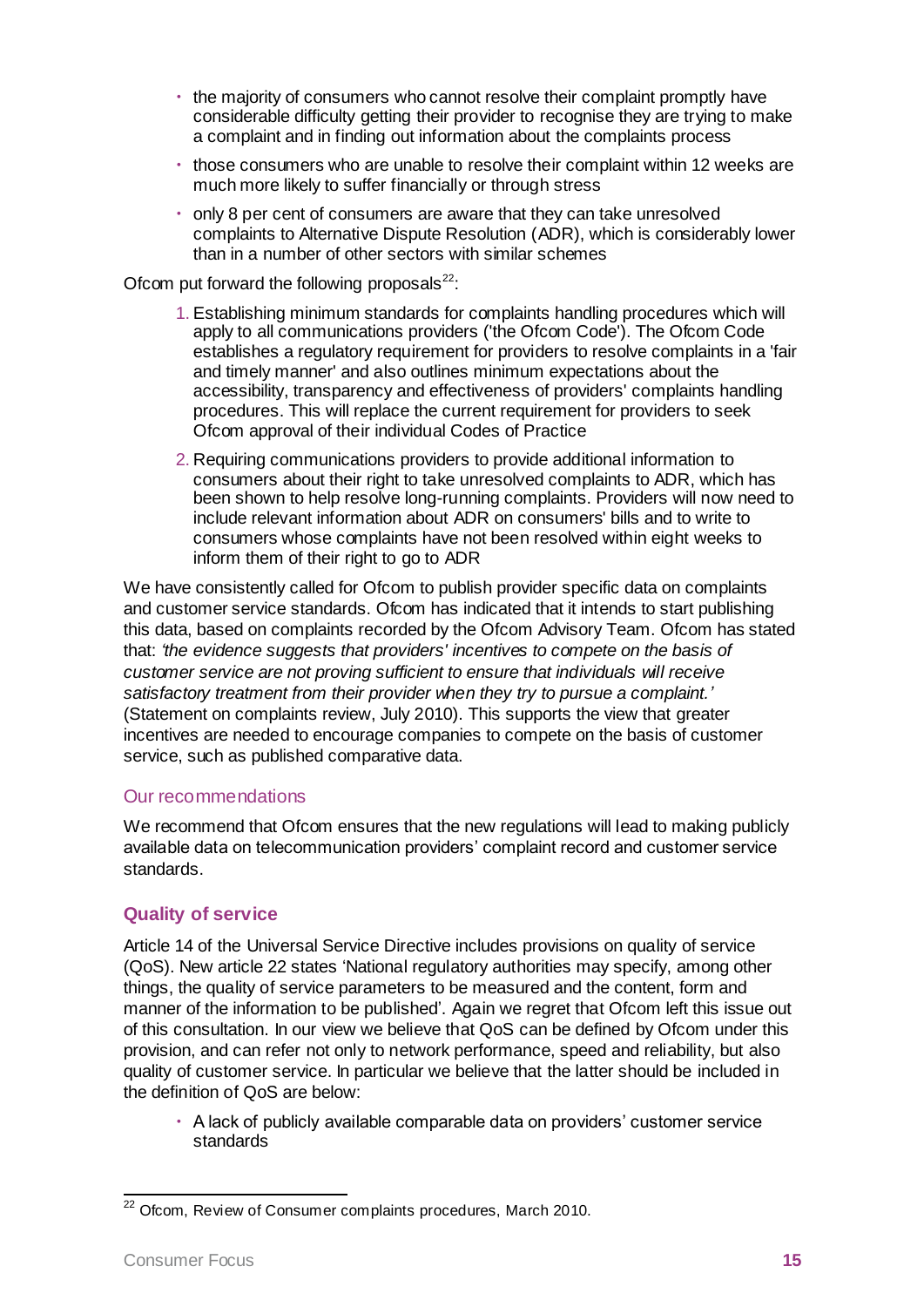- An appetite for this information among consumers. For example in our Omnibus survey, 95 per cent of consumers agreed that information on customer service performance should be readily available to consumers
- Ofcom's analysis, mentioned above, that '*providers' incentives to compete on the basis of customer service are not proving sufficient to ensure that individuals will receive satisfactory treatment from their provider when they pursue a complaint'*
- The information being useful for two reasons: firstly, to allow consumers to make more informed choices between mobile providers, and secondly, to use published league tables to drive competition in service standards

#### Recommendations

We recommend Ofcom to engage in work with consumer organisations and industry stakeholders to foster work on setting minimum quality of service indicators.